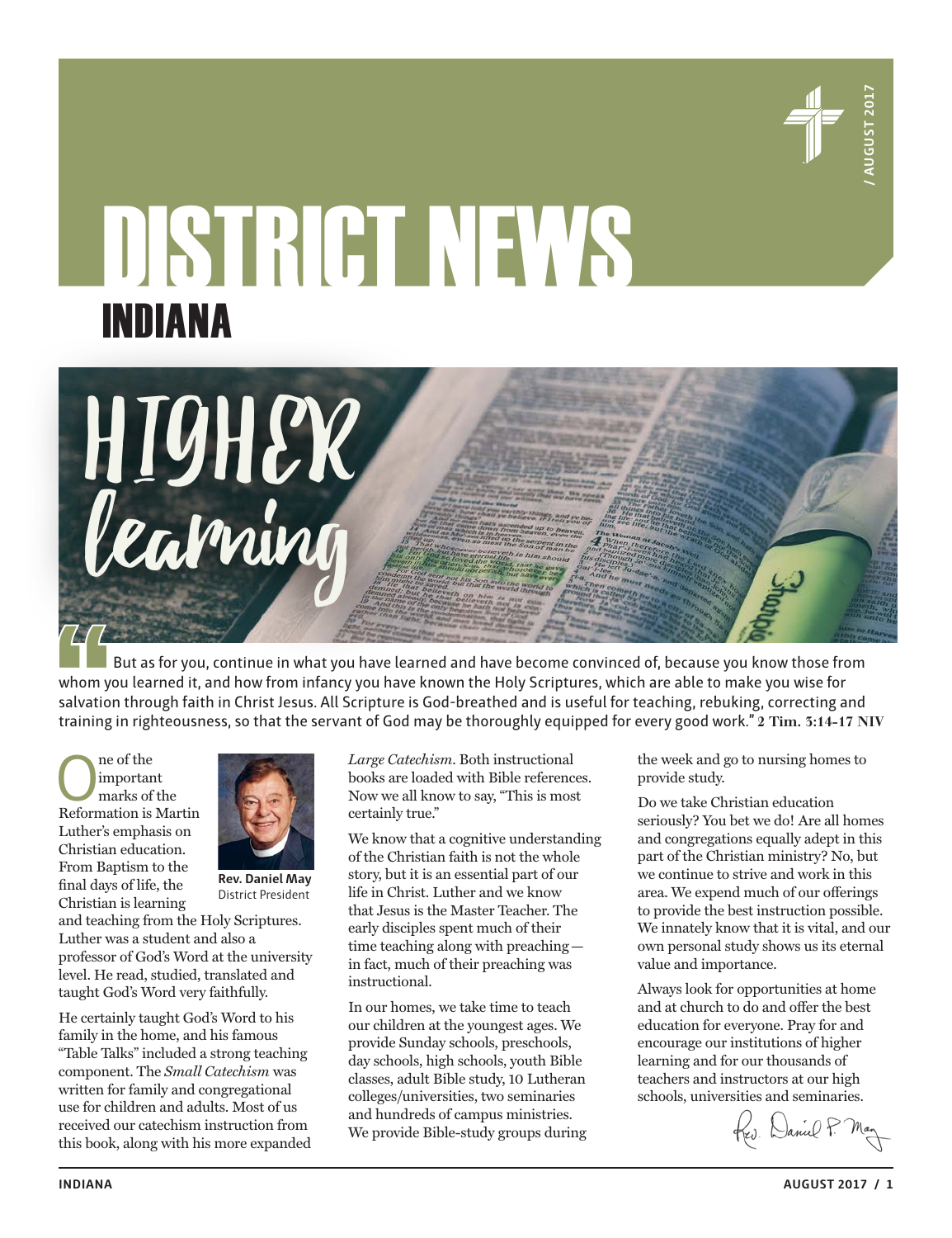# **FRIICATION**

# **Great Christian leaders, great Christian teachers!**

 $\fbox{\parbox{1.5cm}{ \begin{tabular}{cc} \bf{tr} has been \cr written that \cr great leaders \cr are remembered \end{tabular}} }$ t has been written that great leaders for their ability to cultivate change, create a culture for success and earn trust. Many have penned that great teachers are remembered for their ability to



**Dr. Jon Mielke**  Executive Counselor for Christian Education

show genuine care and respect and to set high expectations for all.

Whether you are a principal, teacher or DCE, you set high standards for yourselves and others. Why? Standards help nurture growth and develop potential in one's self and others. Standards encourage us to reflect, are a means to guide our effort and further help to adjust our practice.

Leadership and teaching are not easy tasks. Leading and teaching are enormous responsibilities. Both require a tremendous commitment of time, energy and effort. Both require much preparation. Both require particular skills and dispositions.

Educational research is replete with articles about qualities and skills of successful leaders and teachers. I am sure that you could include a few skills and qualities from those you have observed, emulated and trusted.

Integrity, consistency, fairness, receptiveness and punctuality are just a few dispositions worth mentioning. Assessing, analyzing data, differentiating out essential from non-essential content, making effective use of class time and using and matching instructional strategies at the appropriate time and with appropriate content are integral skills for a lesson to flow and have meaning for students.

Three dispositions and one skill paramount for leading and teaching are:

# **Passion**

Passionate leaders and teachers are exciting to be around. It is as if they awaken qualities and emotions deeply



buried within ourselves, impinging upon the hearts and minds of others to join us on the journey.

# **Conviction**

Leaders and teachers of conviction are compelled to strive for excellence and advance the Gospel message. That conviction renders a work effort that imparts knowledge and wisdom — content and catechesis — that prepares students for a future vocation and service to God and others. Such conviction compels leaders and teachers to enter schools and classrooms with a definite purpose in mind—lead and teach. They know where they want to go and how to get there, providing the best possible Christian instruction to those they serve.

# **Faithful**

Faithful leaders and teachers take much joy in being "Sowers of the Seed." They trust in God's promises and rely on the Holy Spirit to strengthen the faith of those entrusted to their care. Understanding and looking for those practical intersections of the right and left-hand kingdoms of God to teach makes Lutheran schools distinct from

other private and public educational places.

# **Reflection**

Reflection affords leaders and teachers that opportunity to gauge the organizational and instructional effectiveness of process and purpose. By doing so, such retooling can lead toward a more intentional and explicit focus for renewal and accountability.

As the school year begins to rev up, daily instruction in our classrooms will gear up and youth events will frequently be held.

My prayer for you is that your Christian service continues to burn deeply in your heart and in your Christian calling as a commissioned minister now and throughout the 2017–18 academic year.

May God bless you and your ministry.

### **Information in this article is from:**

- **>** Singh, Delar K., and Stoloff, David L. (2008. Assessment of Teacher Dispositions. College of Student Journal, 42(4), 1-10.
- **>** Okpala, Comfort O., and Ellis, Richard. (2005) The Perceptions of College Students on teacher Quality: A Focus On Teacher Qualifications. Education, 126, 374-379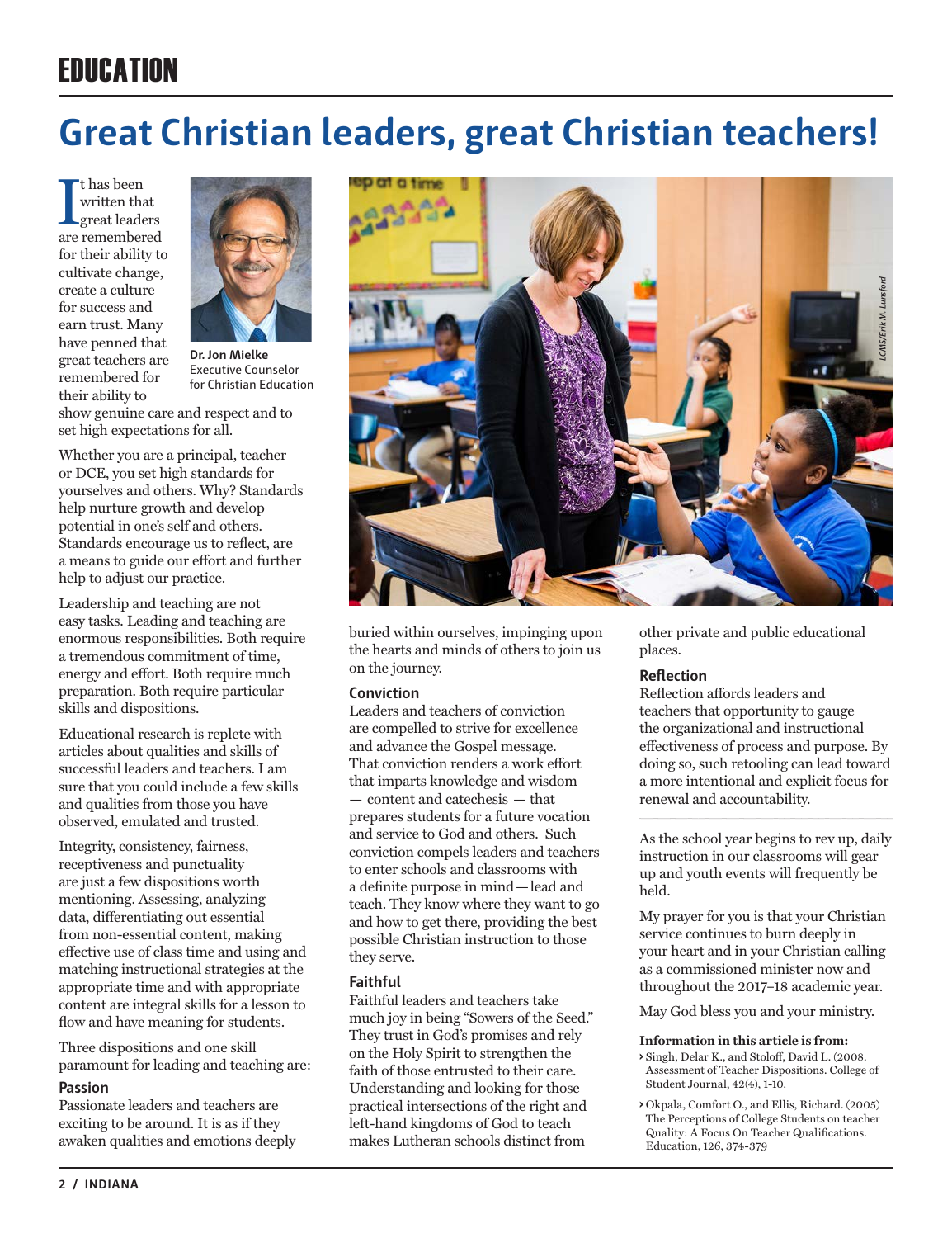# TEACHERS CONFERENCE 2017 **It's** *Still* **All About Jesus**

About two weeks before the 500th anniversary of the Reformation, educators from the Indiana District will gather in Fort Wayne for their annual teachers conference. Hundreds of teachers from our Lutheran schools will come together for professional development Sept. 28-29 at Concordia Lutheran High School.

Conferences like this provide our Lutheran schoolteachers with the opportunity to learn, share, connect and have fellowship with one another.

The conference theme is "It's *Still* All About Jesus," which is being used by the LCMS in preparation for the 500th anniversary of the Reformation. Our Lutheran schools are all about Jesus! And all our teachers are committed to one spirit and one purpose: To encourage and help our students to know about the salvation they have through Jesus Christ! The 2017 teachers conference will help strengthen this mission of our Lutheran schools.

The two-day event will feature worship at Holy Cross Lutheran Church, with Indiana District President Rev. Dan May as guest preacher. The conference will have two keynote speakers and more than 60 breakout sessions, 20 of them focusing on earlychildhood education. We will also have a number of vendors and representatives from Concordia Plan Services present.

Our first keynote speaker is George Couros, a leading educator in innovative leadership, teaching and learning. He will present "The Innovator's Mindset." Educators today talk about "fixed" and "growth" mindsets, yet educators will need to go a step further with these notions to create the learning opportunities that our students and schools deserve. We need to focus not only what we know, but what we do with what we know. In his talk, Couros will discuss the idea and characteristics of "The Innovator's Mindset" and share powerful examples on why this is so crucial for all educators.

The second keynote speaker is Aaron Likens, who will present "Understanding Autism from the Other Side of the Wall." Likens shares his personal experiences from the point of view of someone with autism. His presentation is impactful and touching while offering incredible insight. A captivating speaker who has given hundreds of talks all over the country, Likens was named a Mental Health Champion in 2012 by the Missouri Department of Mental Health, while also receiving numerous other accolades.



# **Conference Information**

Sept. 28-29 Concordia Lutheran High School Fort Wayne

# **Keynote Speakers**



**George Couros** presenting "The Innovator's Mindset" Thursday, Sept. 28, 9 a.m.



**Aaron Likens** presenting "Understanding Autism from the Other Side of the Wall" Thursday, Sept. 28, 2 p.m.

To learn more about the 2017 Teachers Conference, please visit **in.lcms.org/event/teach17** or contact: Amy Mews Christian Education amy.mews@in.lcms.org toll free: 800-837-1145, ext. 2212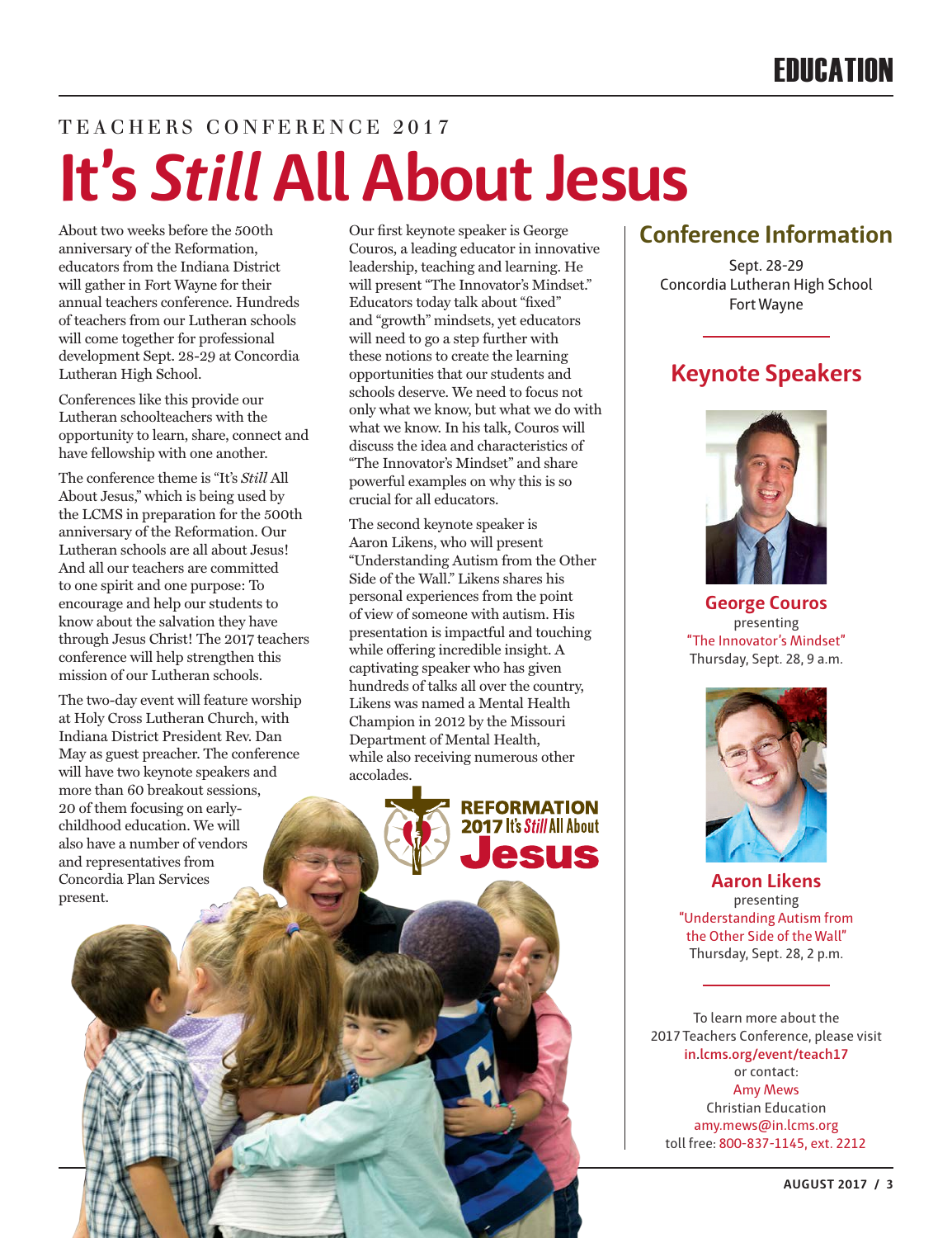# INSTALLATIONS

# **Emmanuel (Soest) welcomes pastor**

The Rev. Josef Henning was installed as pastor of Emmanuel Lutheran Church (Soest), Fort Wayne, on May 21. Henning was born in South Africa and grew up in a Germanspeaking Lutheran congregation just inland of the east coast. He served as a police officer in South Africa before beginning his studies at Concordia Theological Seminary. He received his Master of Divinity in 2002 and served English Lutheran Fellowship Congregation of Randburg, Johannesburg, South Africa, for 10 years before accepting a call to Zion German Evangelical Lutheran Church, Brooklyn Heights, N.Y., where he served for six years.



**From left, (front row) the Revs. Donald Sauls, Russell Fuhrmann, Henning, John Dreyer, Daniel Brege; (middle row) Matthew Wietfeldt, Daniel May, Martin Moehring, Peter Brock, David Koeneman; (back row) S.S. Urberg, John Pless, Shayne Jonker, Douglas Christian, Michael Frese and James Voorman.**

# **CALL DAY 2017**



Call Day at Concordia Seminary, St. Louis, was held April 26. Pictured with the Rev. Dan May, Indiana District president, are the pastoral candidates and vicars assigned to the Indiana District. From left, Joshua and Laura Reifsteck, Nathan and Tricia Whittaker, James and Kimberly Bartok; (back row) Coleman Geraci.



# **Candidates**

- ▶ **Joshua Reifsteck** Calvary Lutheran Church, Indianapolis
- ▶ **Nathan Whittaker** Mount Calvary, Fort Wayne

# **Vicars** ▶ **James Bartok**

- Saint Peter's, Columbus ▶ **Coleman Geraci**
- Immanuel, Seymour



Call Day at Concordia Theological Seminary, Fort Wayne, Ind. (CTSFW), was held April 24 for vicars deaconess interns and April 25 for pastoral candidates. Pictured with the Rev. Dan and Judy May are those assigned to Indiana. From left, Akila and James Robinson, Mike and Carol Terkula, Carl Hingst, Brian Johnston, Brad Akey and Theodore Hodam.

**Braun**

# **CALLS**

# **Vicars**

- ▶ **Steve Braun** Redeemer, Highland
- ▶ **Carl Hingst** Lutheran Life Villages, Fort Wayne
- ▶ **Theodore Hoham** Shepherd of the City, Fort Wayne
- ▶ **Brian Johnston** Immanuel Evangelical Lutheran Church, Terre Haute
- ▶ **James Robinson** Zion, Decatur

▶ **Michael Terkula** St. John, Columbia City

# **Deaconess Interns**

▶ **Brittni Brown** Concordia Theological Seminary, Fort Wayne and St. Peter's Lutheran Church, Arlington, Wis.



▶ **Carole Terkula** St. John, Columbia City

# **Candidate**

▶ **Bradley Akey** Associate pastor, Zion, Seymour

**4 / INDIANA**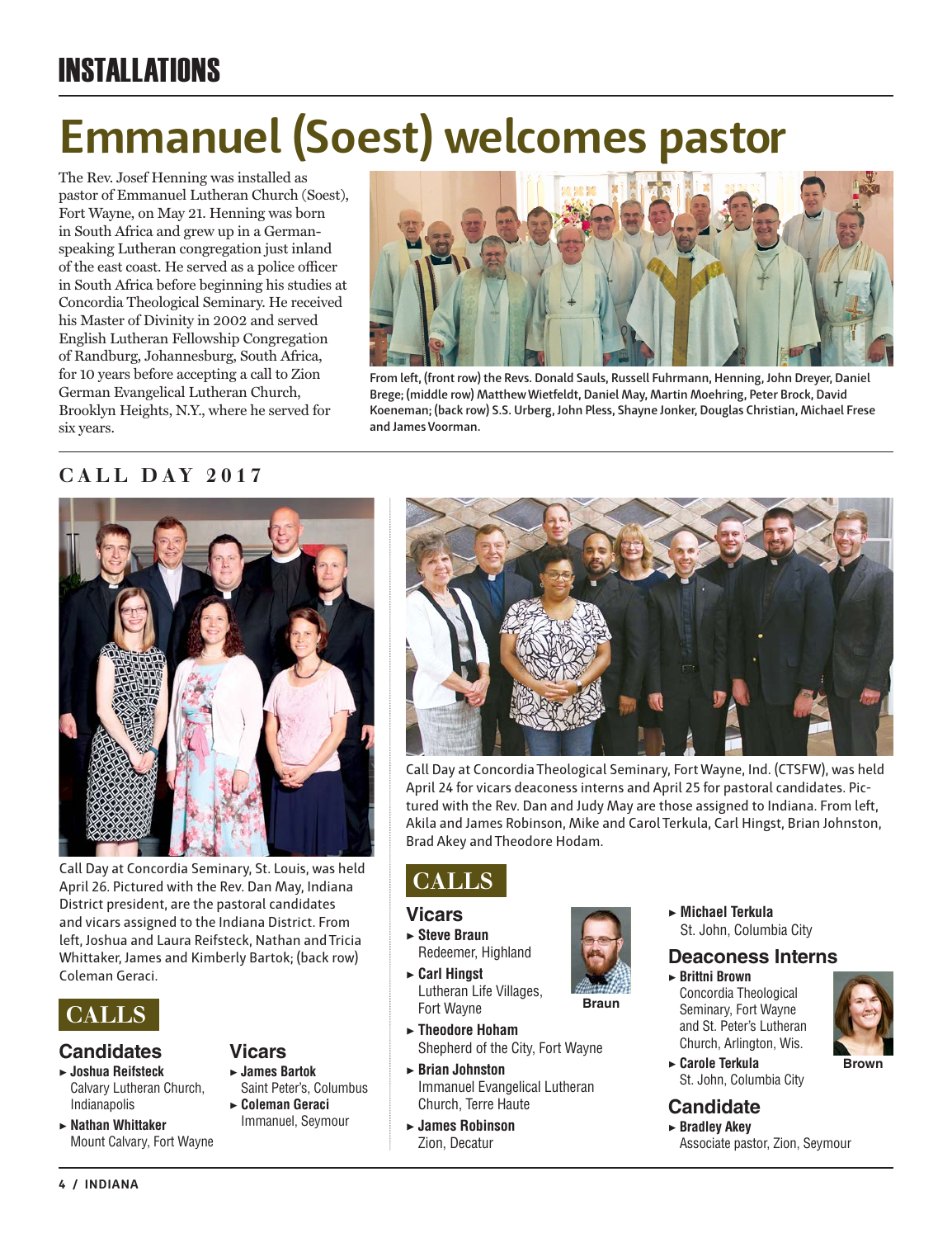# **STEWARDSHIP**

# **"Look what you've done now**

 $\sum_{\substack{\text{Stewards} \\ \text{is Discipleship.}} }$ acronym for Stewardship That is because stewardship is *whole* life — your *whole* life! That God gives gifts doesn't imply a transfer of ownership. He



**Ken Schilf** Council of Resources

made it and He owns it. So what does God want us to do with the blessings He gives us?

First of all, if we recognize that we are disciples of Christ, our decisions of what to do with the blessings God has bestowed on us will be easier to make. But if we are disciples of this world, then we will struggle with consumerism giving vs. having. We must always get something else after previously having something. How much is enough?

A new, free four-week stewardship emphasis now appears on the Indiana District's website. It's titled "Disciples Living as Grace-Filled Stewards." Our Lord Jesus changes us through His love to become disciples who seek to honor Him with all He has blessed us. As disciples, we are followers of Jesus, and we learn from Him. Jesus teaches and equips us so we can be used by Him to help make more disciples. By

God's grace, we are given the wonderful privilege to be His disciples who live as grace-filled stewards.

As disciples, we become grace-filled ambassadors, servants, and givers of Christ, and others will say, "Look what you've done now! Because of you …. " Through the power of the Holy Spirit, others will become more fully committed to the church and more importantly, their Lord and Savior Jesus Christ.

Besides the new program, the district's website (*in.lcms.org,* click the "Stewardship" link) will continue to have available for free "Bearing Fruit for Jesus" and "Experiencing the Joy of Generosity." Both are three-week programs. These are produced by Stewardship Advisors of Birmingham, Mich. All of them include copy-ready material, including promotional materials for newsletters, bulletins, letters, children's messages, daily devotions, Bible studies, worship helps, Power Point slides and sermons.

Stewardship is counter-cultural. That is a challenge for us to overcome. As we Christians dedicate our lives more to Christ, we will experience more the joy of generosity. With faith as our foundation, we can say confidently with Paul:

"I can do all things through Christ Who strengthens me." **— Phil. 4:13**

# **August Prayer List**

### **Week of August 7**

- $\rightarrow$  Rocky Mountain District
- 
- › Christ, *Brownsburg*
- › Holy Cross, *Crawfordsville*
- › Peace, *Greencastle*
- › Messiah, *Indianapolis*
- › Our Shepherd, *Avon*
- › Immanuel, *Terre Haute*
- › **Mission:** Burmese (Karen),
- *Southwest, Fort Wayne* › **RSO:** Camp Lakeview,
- *Seymour*

### **Week of August 14**

› SELC District

*thinkstock*

- Circuit 17
- › Emanuel, *Dudleytown*
- › Immanuel, *Seymour*
- › Redeemer, *Seymour*
- › Zion, *Seymour*
- › Peace, *Seymour*
- › Lord of Life, *North Vernon* **Mission: Burmese**

*Southwest, Fort Wayne* › **RSO:** Camp Lutherhaven, *Albion*

### **Week of August 21**

- › South Dakota District
- Circuit 1
- › Grace, *Dyer*
- › St. Paul, *East Chicago*
- › Concordia, *Hammond*
- › St. Paul, *Munster*
- › Trinity, *Hammond*
- › Redeemer, *Highland*
- › Trinity, *Lowell*
- › Peace, *Schererville*
- › **Mission:** Kenya,
- *Emanuel, New Haven*
- › **RSO:** Cedar Lake Lodge,  *LaGrange, KY*

### **Week of August 28**

- $\rightarrow$  South Wisconsin District
- Circuit 10
- › Peace, *Berne*
- › Immanuel, *Decatur*
- › St. John, *Decatur*
- › St. Paul, Decatur
- › St. Peter, *Decatur*
- › Zion, *Decatur*
- › Zion, *Friedheim*
- › Emmanuel (Soest), *Fort Wayne*
- › St. John, *Monroeville*
- › Bethlehem, *Ossian*
- › New Hope, *Ossian*
- › Faith, *Roanoke*
- › Prince of Peace, *Hartford City* › **Mission:** TIM Support
	- *Messiah, Indianapolis*
- › **RSO:** Concordia Publishing House *St. Louis*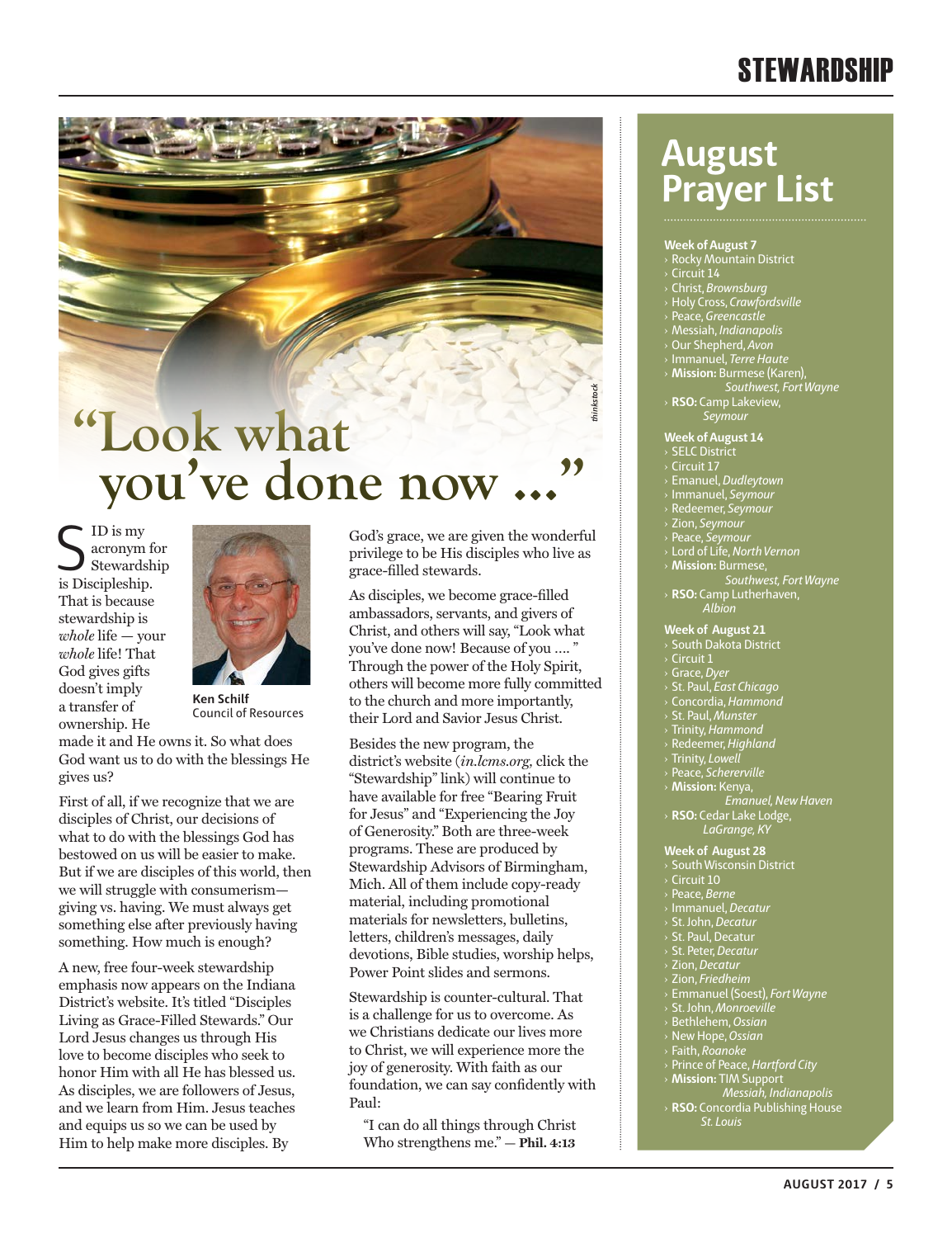# **CELEBRATIONS**

# **Celebrate 160 years of Emanuel**

Emanuel, Dudleytown, will celebrate 160 years of ministry on Sunday, Aug. 20. A celebration service will begin at 9 a.m.

followed by lunch at 11:30 a.m. A time of fellowship and music on the church lawn under a tent will take place between the service and lunch.

All are welcome to come. Dress casually and bring a lawn chair.

The church is located at 2174 S. County Road 750 E.

Aug. 11

# **OF EVENTS**

**Please add these important dates for both informational and exciting events to your personal calendar.**

**SEPTEMBER 11-12** Circuit Visitors Fall Conference *Cornerstone, Fishers*

**16-19** Council of Presidents

**19-21** Specialized Pastoral Ministry Retreat *Belleville, Illinois*

**26-28** International LCMS Disaster \Response Conference *Concordia Theological Seminary, Fort Wayne*

**28-29** Teachers Conference *Concordia Lutheran High School, Fort Wayne*

**OCTOBER 11-13** Best Practices Heartland, *Columbus*

**12-14** Prayerfully Consider Campus Visit *Concordia Theological Seminary, Fort Wayne*

**23-25** Fall Pastors' Conference *Marriott Indianapolis East*

# **NOVEMBER**

**1-3** Luther Hostel *Concordia Theological Seminary, Fort Wayne*

**2-5** Christ Academy College and Peobe Academy *Concordia Theological Seminary, Fort Wayne*

**9-11** National Rural and Small Town Mission Conference, *Kansas City*

# **CALENDAR AUGUST BIRTHDAYS**

March 20 Beth Ohning, 99, Our Saviour, Evansville June 4 Alvin Terkorn, 90, Zion, Seymour June 25 Meraloyd Stansberry, 90, Concordia, Evansville July 1 Rod Berger, 90, Holy Cross, Fort Wayne Bob Zoller, 90, Holy Cross, Fort Wayne July 4 Doris Klage, 95, Holy Cross, Fort Wayne July 10 Donald Schaber, 96, Holy Cross, Fort Wayne July 11 Lorraina Schwartz, 94, Zion, Seymour July 12 Don Karbach, 90, Holy Cross, Fort Wayne July 20 Allene Ross, 92, Concordia, Evansville July 26 Mary Rogers, 91, Zion, Seymour July 27 Velma Witte, 90, Holy Cross, Fort Wayne July 31 Loretta Thomas, 91, Holy Cross, Fort Wayne Aug. 1 Paula Fuhrmann, 91, Bethlehem, Fort Wayne Aug. 2 Wilma Snyder, 96, Bethlehem, Fort Wayne Aug. 5 Louise Cascione, 94, Epiphany, Westfield Ruth Pottschmidt, 93, St. Peter's, Brownstown Aug. 7 Mary Wiser, 90, Grace, New Albany Aug. 8 Doris Johnson, 91, Zion, Seymour Rudolph Czerny, 90, St. John, Indianapolis Aug. 9 **Ruth Koehnemann, 100, St. John, Vincennes** William Gaunt, 90, Bethlehem, Fort Wayne Aug. 10 Alvin Stahl, 90, St. Peter's, Brownstown

**Emma Matzat, 102, St. Peter, North Judson** Kathryn Sierp, 91, Immanuel, Seymour Aug. 13 **Elizabeth (Betty) Neiman, 102, Calvary, Indianapolis** James Sattler, 94, St. James, Lafayette James Wilkins, 90, Bethlehem, Fort Wayne Aug. 14 Rabel Newkirk, 94, Immanuel, Seymour Virginia Guffey, 93, Trinity Memorial, Merrillville Florence Moser, 90, Zion, Decatur Aug. 16 Irene Bieberich, 92, St. Paul, Preble, Decatur Catherine Scholle, 91, Trinity, Dillsboro Aug. 17 Helen Mantooth, 90, Grace, New Albany Aug. 18 Doris Yerger, 95, Zion, Fort Wayne Aug. 19 Benita Bowman, 93, Cornerstone, Carmel Aug. 21 Warren Kline, 94, St. Paul's, Bremen Ronald Barnhart, 90, Bethlehem, Fort Wayne Winifred Schelper, 90, Holy Cross, Fort Wayne Aug. 22 Victor Schuler, 95, St. Pauls, Evansville Wallace Prentice, 93, Immanuel, Avilla Doris Gellerman, 92, Holy Cross, Fort Wayne Aug. 23 Doris Zwick, 94, St. Paul's, Fort Wayne Mildred Isaacs, 93, Trinity, Darmstadt Aug. 26 Eunice Strietelmeier, 90, Calvary, Indianapolis Aug. 27 Louisa Hartman, 94, St. Paul's, Fort Wayne Aug. 28 Luella Koop, 93, Zion, Seymour Aug. 31 Hulda Goecker, 95, Immanuel, Seymour

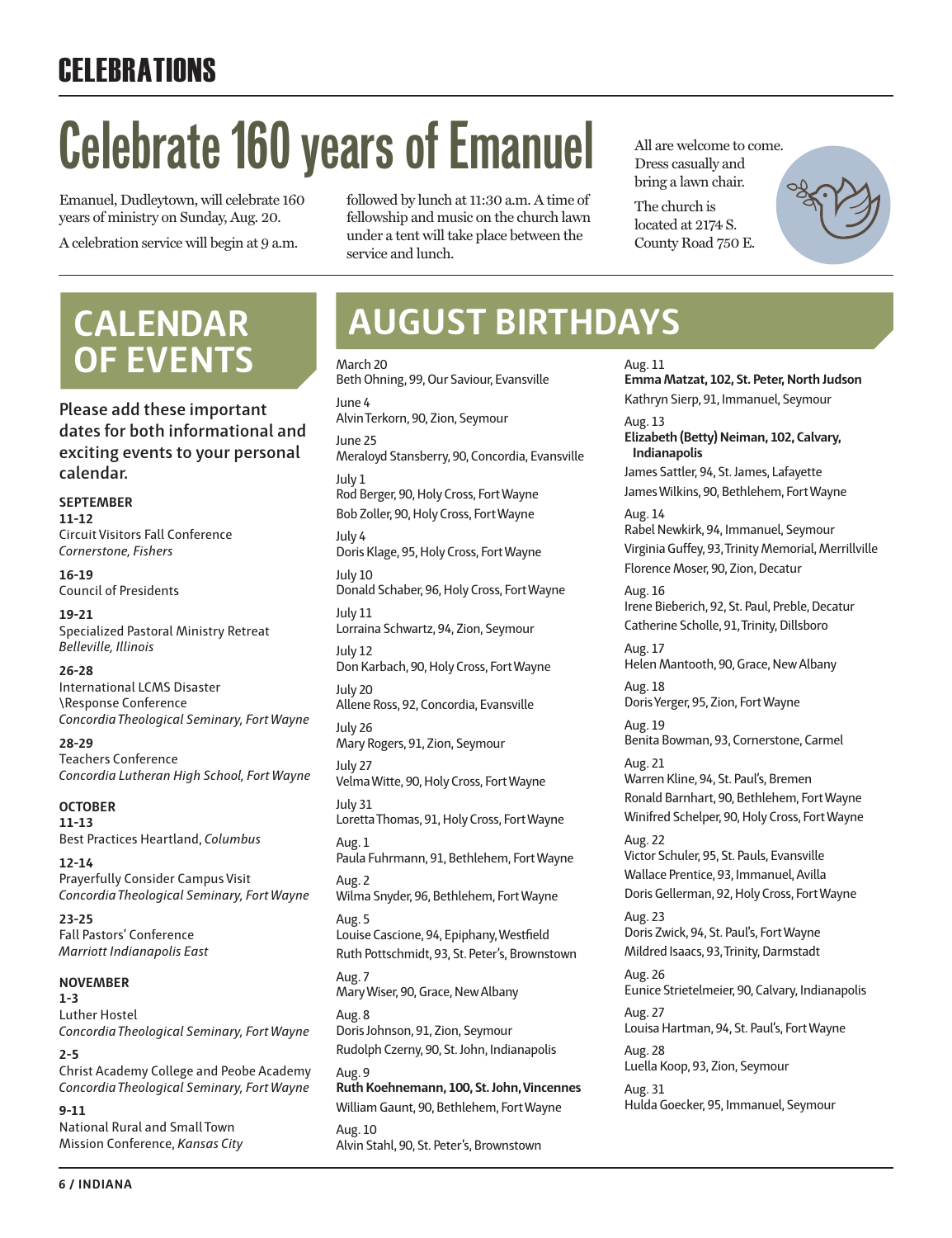# **AUGUST ANNIVERSARIES**

### June 9

**Mr. and Mrs. Bernard Emkes, 71, Zion, Seymour**

June 15 Mr. and Mrs. Don Gambrel, 55, Zion, Seymour

June 24 Rev. and Mrs. Richard Nuffer, 50, Zion, Fort Wayne

June 26 Mr. and Mrs. Al Davis, 52, Zion, Seymour Mr. and Mrs. Ron Miller, 52, Zion, Seymour

July 9 Mr. and Mrs. Don Nicole, 57, Holy Cross, Fort Wayne

July 10 Mr. and Mrs. Nick Bode, 51, Zion, Seymour

July 14 Mr. and Mrs. Paul Domrow, 60, Holy Cross, Fort Wayne

July 15 Mr. and Mrs. Mervin Koehlinger, 50, Holy Cross, Fort Wayne

July 16 Mr. and Mrs. Don Karbach, 68, Holy Cross, Fort Wayne

July 18 Mr. and Mrs. Bob Scheimann, 63, Holy Cross, Fort Wayne Mr. and Mrs. Denny Richmond, 53, Holy Cross, Fort Wayne July 21

Mr. and Mrs. John Mueller, 55, Holy Cross, Fort Wayne

July 23 Mr. and Mrs. John Schamber, 56, Holy Cross, Fort Wayne Mr. and Mrs. Ed McFarland, 51, Holy Cross, Fort Wayne

July 29 Mr. and Mrs. Paul Meyer, 56, St. Paul's, Cross Plains

July 30 Mr. and Mrs. Dick Hess, 62, Holy Cross, Fort Wayne

July 31 Mr. and Mrs. Hank Kiess, 52, Holy Cross, Fort Wayne Mr. and Mrs. Thomas Darlage, 51, Zion, Seymour

Aug. 1

Mr. and Mrs. Ronald "Puck" Blevins, 63, Redeemer, Seymour Mr. and Mrs. Ray Younger, 63, St. Peter's, Brownstown Mr. and Mrs. Robert Blazek, 53, Calvary, Indianapolis Mr. and Mrs. Roger Doctor, 53, Grace, Muncie

Mr. and Mrs. John Hunter, 53, Zion, Decatur Mr. and Mrs. John Smith, 53, St. Matthew's, Delphi Mr. and Mrs. George Wehrmeister, 53, St. Paul's, Fort Wayne Aug. 2 Mr. and Mrs. Ellis Clayton, 69, St. Pauls, Evansville Mr. and Mrs. Bob Kahre, 66, Our Redeemer, Evansville Mr. and Mrs. W. Joseph Baker, 53, Immanuel, Seymour Aug. 3 Mr. and Mrs. James Kennada, 60, St. Paul's, Evansville Dr. and Mrs. Clifford Dietrich, 59, Bethlehem, Fort Wayne Rev. and Mrs. S. S. Urberg, 59, St. Paul's, Fort Wayne Mr. and Mrs. James Kaiser, 54, St. Paul's, Bremen Aug. 4 **Mr. and Mrs. Robert Leindecker, 70, Prince of Peace, Goshen** Mr. and Mrs. Walt Berning, 61, St. Peter, Decatur Mr. and Mrs. Arthur Pinnow, 61, St. Paul's, Fort Wayne Mr. and Mrs. Ronald Otte, 54, Immanuel, Seymour Aug. 5 Mr. and Mrs. Donald Pardieck, 61, Immanuel, Seymour Mr. and Mrs. Dick Conrad, 56, Zion, Decatur

Mr. and Mrs. Dudley Daniel, 56, Cornerstone, Carmel Mr. and Mrs. Donald Schacht, 56, St. Peter, North Judson Mr. and Mrs. John Sowers, 56, Zion, Woodburn Mr. and Mrs. Ken Schilf, 50, Holy Cross, Fort Wayne

Aug. 6 Mr. and Mrs. Leon Hoevener, 62, St. Peter's, Brownstown Mr. and Mrs. John Brandt, 57, Cornerstone, Carmel Mr. and Mrs. Roger Hitzfield Sr., 51, St. Paul's, Fort Wayne

Aug. 7

Mr. and Mrs. Bill Eshcoff, 68, Holy Cross, Fort Wayne Mr. and Mrs. Raymond Schaper, 63, Zion, Woodburn Mr. and Mrs. David Heinkel, 52, Grace, Muncie Mr. and Mrs. Robert Nicholson, 51, Immanuel, Seymour Aug. 8 **Mr. and Mrs. Ed Ollman, 78, St. Matthew's, Delphi** Mr. and Mrs. Kenneth Kettler, 58,

Calvary, Indianapolis Mr. and Mrs. Barb Osborne, 58, Cornerstone, Carmel

St. John, Lanesville Mr. and Mrs. Wendell Borcherding, 52, Immanuel, Seymour Aug. 9 Mr. and Mrs. Rolland Rebber, 64, Redeemer, Seymour Mr. and Mrs. Dairl Rountree, 54, Concordia, Louisville Rev. and Mrs. Herbert Gerken, 50, Holy Cross, Fort Wayne Aug. 10 Mr. and Mrs. Edward Grim, 60, Zion, Fort Wayne Mr. and Mrs. Dick Holdeman, 60, Holy Cross, Fort Wayne Mr. and Mrs. Jerry Love, 60, St. John, Monroeville Mr. and Mrs. Lonnie Lerch, 59, St. James, Lafayette Mr. and Mrs. Max Woebbeking, 54,

Mr. and Mrs. Melvin Dehn, 53,

### Aug. 11

Zion, Woodburn

Mr. and Mrs. Tom Grotrian, 55, St. John, Monroeville Mr. and Mrs. Mike Pinkerton, 55, Grace, New Albany

### Aug. 12

Mr. and Mrs. Frederick Domrow, 61, Bethlehem, Fort Wayne Mr. and Mrs. James Rebber, 50, Zion, Seymour Mr. and Mrs. Russ Reichert, 50, Cornerstone, Carmel Mr. and Mrs. David Runion, 50, St. Paul's, Fort Wayne Mr. and Mrs. Dwight Schmidt, 50, Cornerstone, Carmel Aug. 13 Mr. and Mrs. John Remetta Jr., 62, Calvary, Indianapolis Mr. and Mrs. James Salyer, 62, St. Paul's, Bremen Mr. and Mrs. Marvin Fast, 51,

Zion, Decatur Mr. and Mrs. Bo Knueppel, 50, Trinity (Decatur Rd.), Fort Wayne.

# Aug. 14

Mr. and Mrs. Erwin Moehl, 63, Trinity, Hobart Mr. and Mrs. John Wittenbraker, 63, Our Redeemer, Evansville Mr. and Mrs. William Bonitz, 62, St. John, Indianapolis Mr. and Mrs. Bill Renner, 62, Cornerstone, Carmel Mr. and Mrs. Joseph Smith, 61, St. John's, Farmers Retreat Mr. and Mrs. Robert Carpenter, 60, Immanuel, Seymour Mr. and Mrs. Daniel Crouse, 57, St. James, Lafayette Mr. and Mrs. Elvis Netterville, 57, Bethlehem, Fort Wayne Mr. and Mrs. Bill Wiist, 51,

Our Redeemer, Evansville

### Aug. 15

Mr. and Mrs. Roland Preuss, 64, Cornerstone, Carmel Mr. and Mrs. Roger Dennis, 53, Trinity, Darmstadt Rev. and Mrs. Howard Fabricius, 53, Calvary, Indianapolis

Aug. 16 Mr. and Mrs. Arnold Busse, 60, Cornerstone, Carmel Mr. and Mrs. Irvin Acton, 59, Redeemer, Seymour

Aug. 17 Mr. and Mrs. Bernie Biberdorf, 65, Cornerstone, Carmel Mr. and Mrs. Paul Woodward, 55, Cornerstone, Carmel Mr. and Mrs. Thomas Piekarski, 54, Bethlehem, Fort Wayne Aug. 18 **Mr. and Mrs. Jerry Kohorst, 71, St. John, Vincennes** Mr. and Mrs. Lynn Harroff, 61, Concordia, Louisville Mr. and Mrs. Burt Smith, 60, Cornerstone, Carmel Mr. and Mrs. Fritz Weinrich, 55, Cornerstone, Carmel

Aug. 19 Mr. and Mrs. Richard Raabe, 61, Immanuel, Seymour Mr. and Mrs. Jerry Thompson, 61, Cornerstone, Carmel Mr. and Mrs. Lou Wittmer, 61, Our Redeemer, Evansville Mr. and Mrs. Larry Winterboer, 56, St. Paul's, Bremen Mr. and Mrs. Allan Wessel, 55, Redeemer, Seymour Mr. and Mrs. Jim Hitzeman, 50, Cornerstone, Carmel Aug. 20 Mr. and Mrs. Richard Luke, 52, St. John's, Farmers Retreat Dr. and Mrs. Harold Thompson, 51, Trinity, Hobart Rev. and Mrs. Robert Muller, 50, Zion, Garrett

# Aug. 21

Trinity, Hobart

Mr. and Mrs. Jack Blombach, 53, Concordia, Louisville Mr. and Mrs. Gary Connors, 52, Heritage, Valparaiso

### Aug. 22

Mr. and Mrs. Robert Otten, 63, St. John, Vincennes Mr. and Mrs. Eugene Falkenstern, 58, St. Paul's, Fort Wayne Mr. and Mrs. Ken Luttenbacher, 58, Trinity (Decatur Rd.), Fort Wayne Mr. and Mrs. Raymond Pasche, 58, St. Paul's, Fort Wayne Mr. and Mrs. Orvin Schlegel, 58, Holy Cross, Fort Wayne Dr. and Mrs. James Herrick, 53,